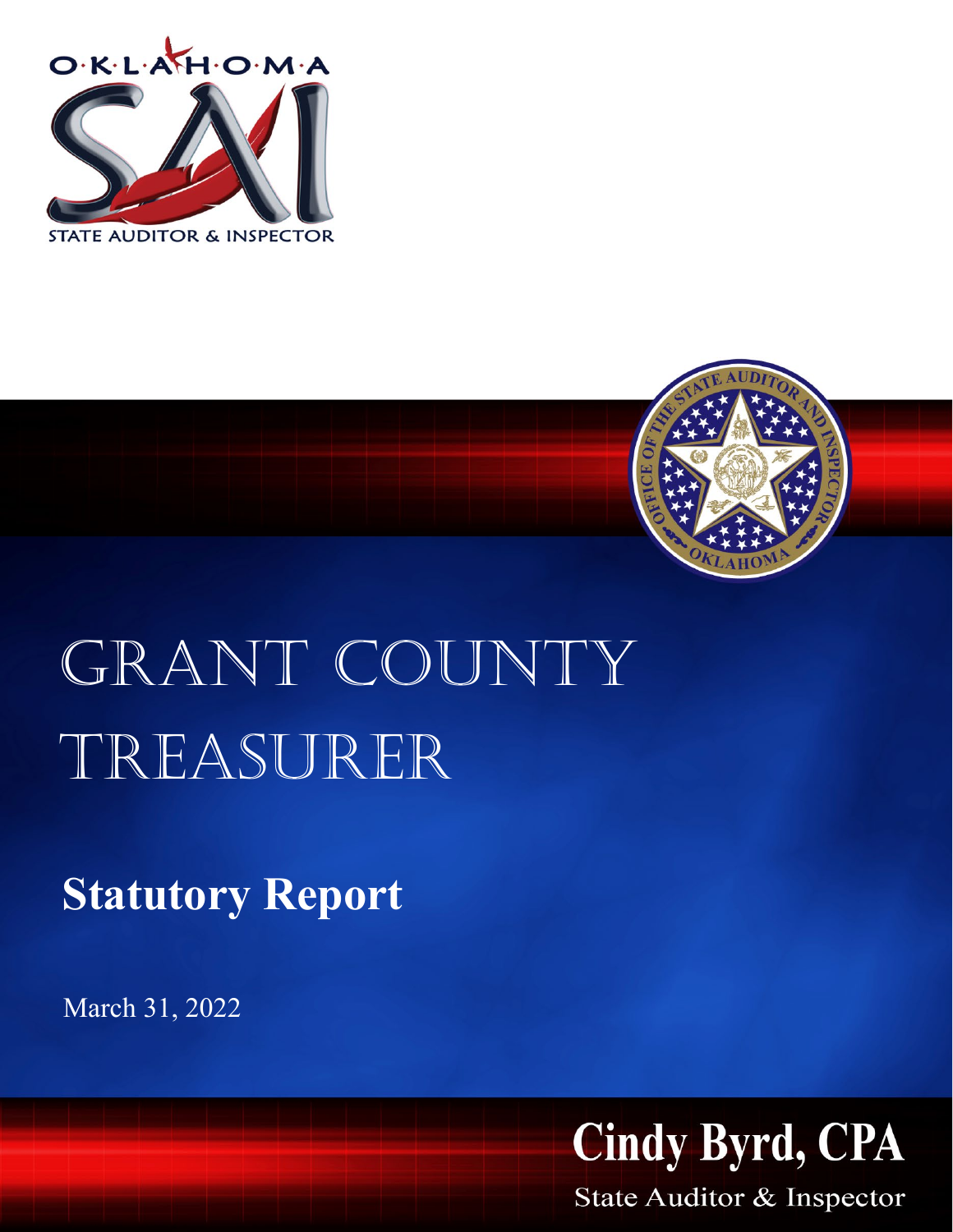## PENNY HUFF, COUNTY TREASURER GRANT COUNTY, OKLAHOMA TREASURER STATUTORY REPORT MARCH 31, 2022

This publication, issued by the Oklahoma State Auditor and Inspector's Office as authorized by 74 O.S. § 212, has not been printed, but is available on the agency's website (www.sai.ok.gov) and in the Oklahoma Department of Libraries Publications Clearinghouse Digital Prairie Collection (http://digitalprairie.ok.gov/cdm/search/collection/audits/) pursuant to 65 O.S. § 3-114.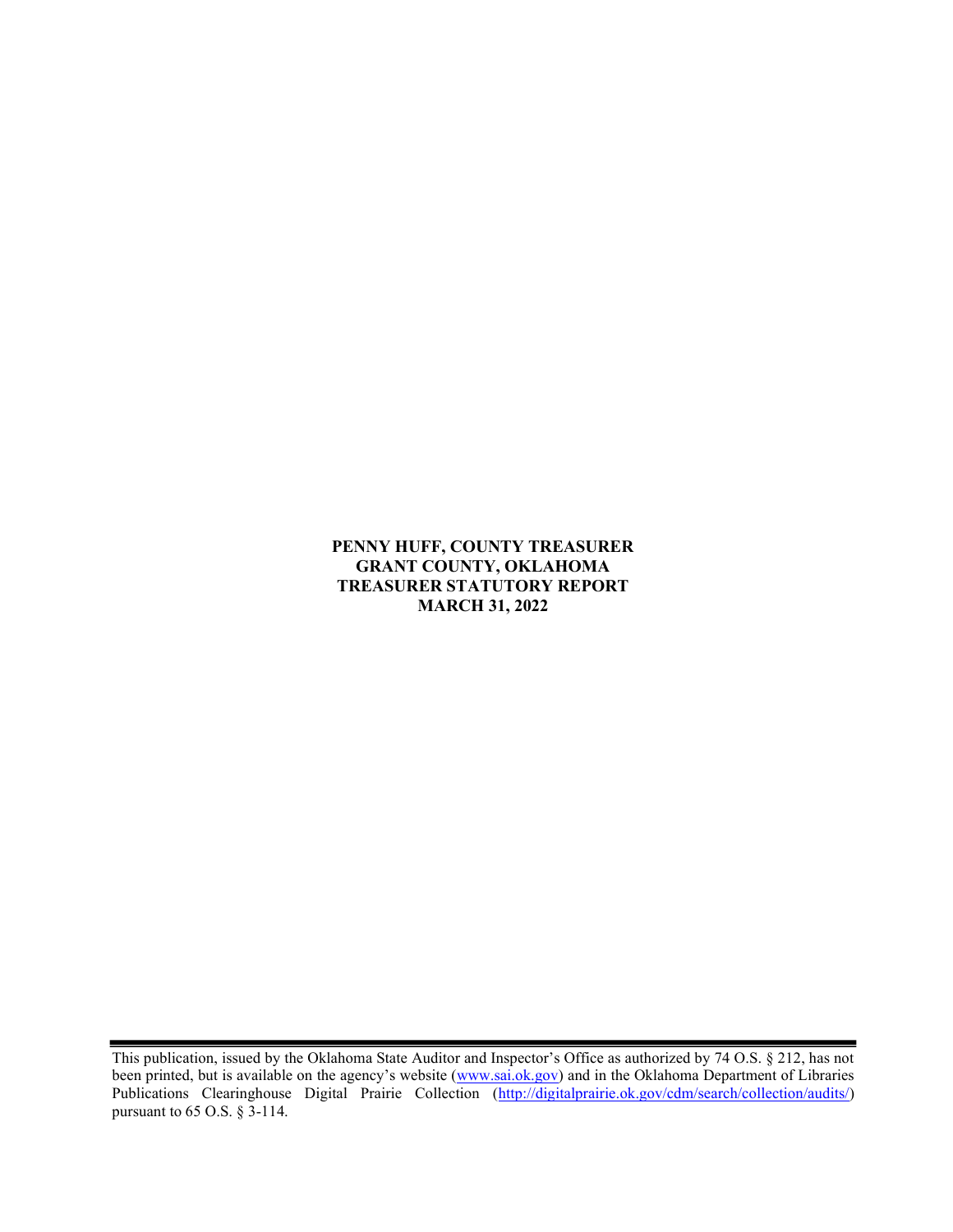

## Cindy Byrd, CPA | State Auditor & Inspector

2300 N. Lincoln Blvd., Room 123, Oklahoma City, OK 73105 | 405.521.3495 | www.sai.ok.gov

June 23, 2022

BOARD OF COUNTY COMMISSIONERS GRANT COUNTY COURTHOUSE MEDFORD, OKLAHOMA 73759

Transmitted herewith is the Grant County Treasurer Statutory Report for March 31, 2022. The engagement was conducted in accordance with 74 O.S. § 212.

The goal of the State Auditor and Inspector is to promote accountability and fiscal integrity in state and local government. Maintaining our independence as we provide this service to the taxpayers of Oklahoma is of utmost importance.

We wish to take this opportunity to express our appreciation for the assistance and cooperation extended to our office during our engagement.

Sincerely,

CINDY BYRD, CPA OKLAHOMA STATE AUDITOR & INSPECTOR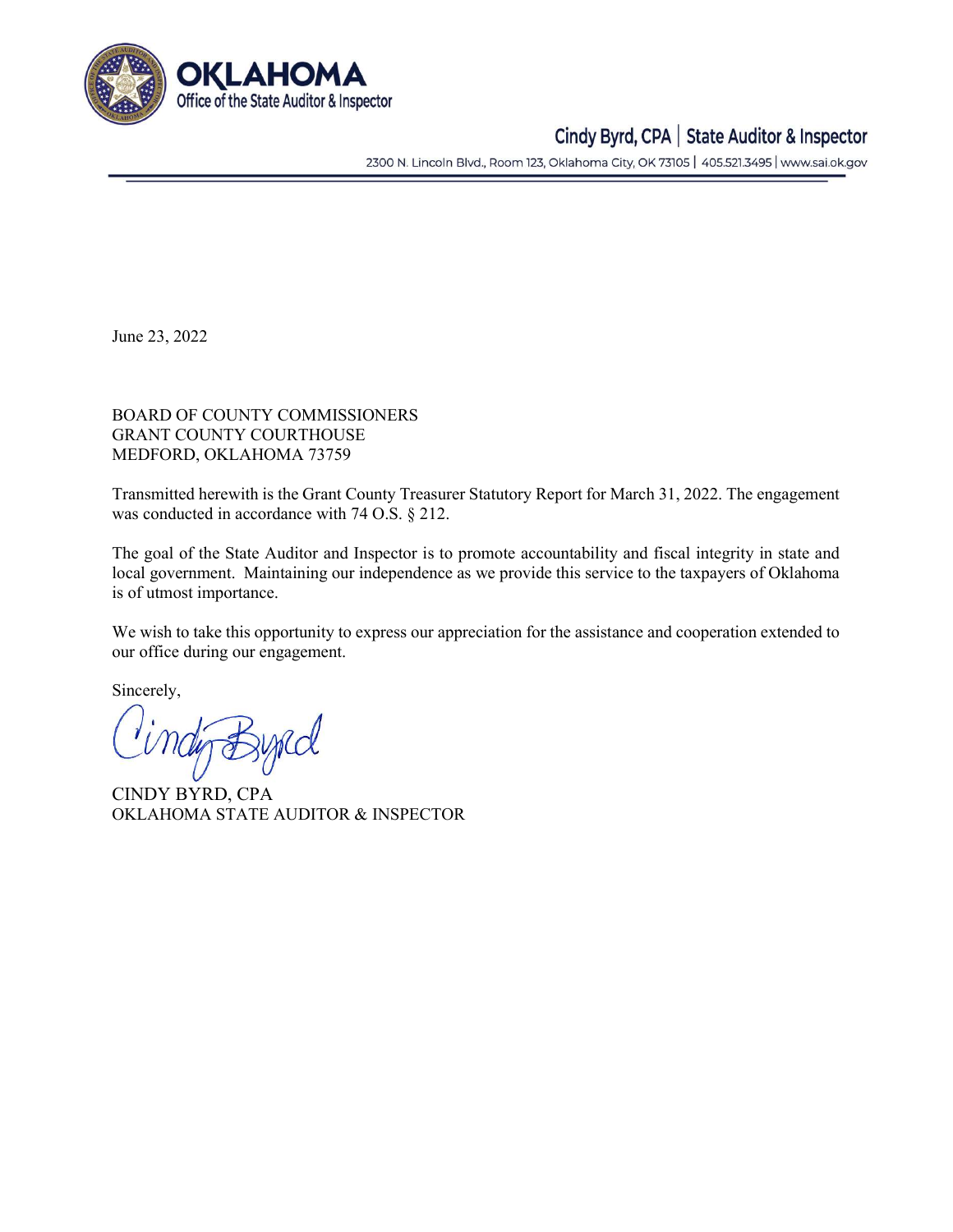

## Cindy Byrd, CPA | State Auditor & Inspector

2300 N. Lincoln Blvd., Room 123, Oklahoma City, OK 73105 | 405.521.3495 | www.sai.ok.gov

Penny Huff, Grant County Treasurer Grant County Courthouse Medford, Oklahoma 73759

Dear Ms. Huff:

For the purpose of complying with 74 O.S. § 212, we have performed the following procedures:

- Determine whether bank reconciliations are properly performed, visually verify the certificates of deposit, and confirm the investments.
- Determine whether subsidiary records are reconciled to the general ledger.
- Determine whether deposits and invested funds are secured by pledged collateral.

All information included in the bank reconciliations, the investment ledger, the subsidiary ledgers, and the general ledger is the representation of the County Treasurer.

Our county treasurer statutory engagement was limited to the procedures performed above and was less in scope than an audit performed in accordance with generally accepted auditing standards. Accordingly, we do not express an opinion on any basic financial statement of Grant County.

Based on our procedures performed, there were no exceptions noted.

This report is intended for the information and use of the management of the County. This restriction is not intended to limit the distribution of this report, which is a matter of public record.

CINDY BYRD, CPA OKLAHOMA STATE AUDITOR & INSPECTOR

May 4, 2022